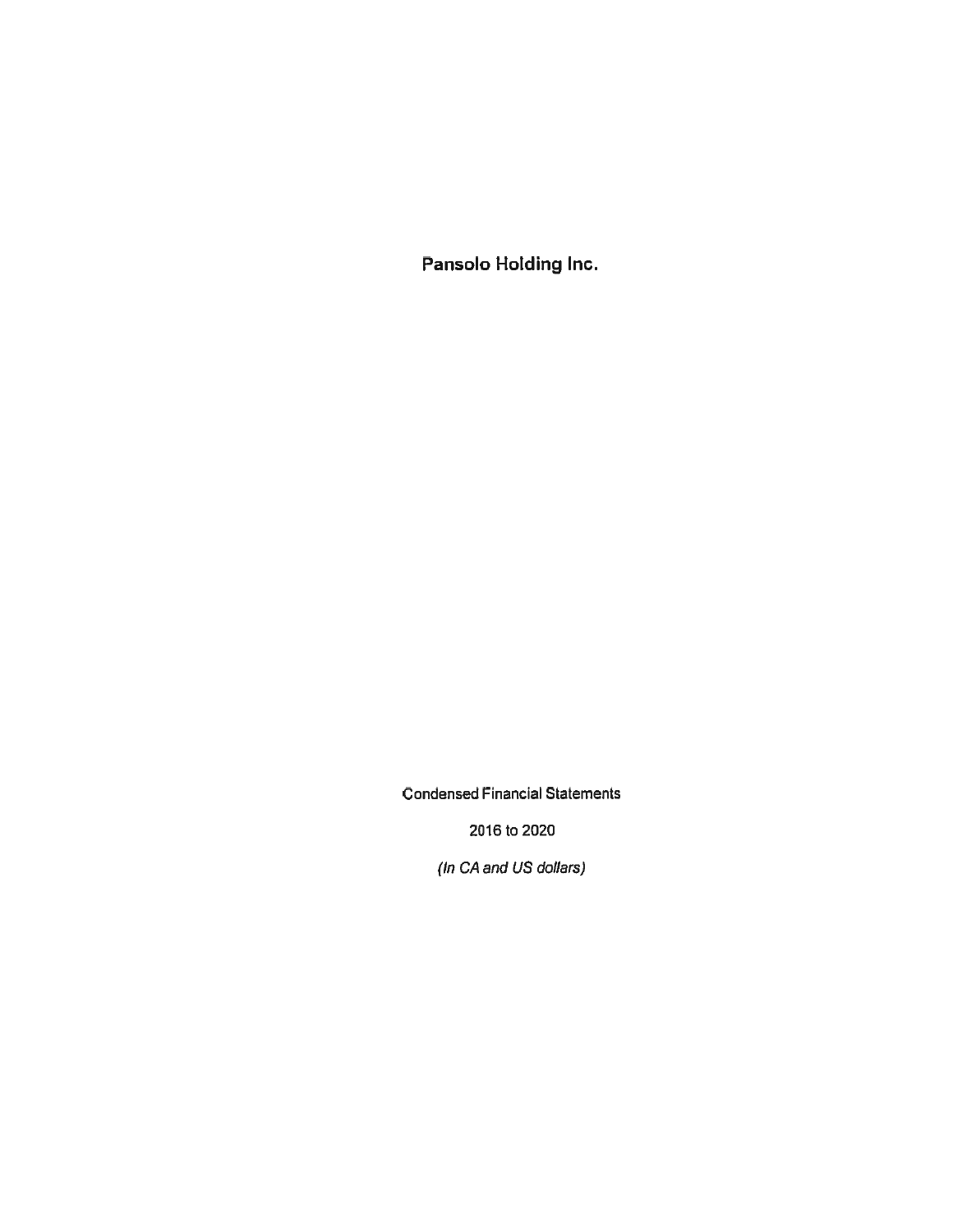## Pansolo Holding Inc. **Statements of Assets, Liabilities** and Sharoholders' Equity (Canadian Dollars)

|                                             | 2016          | 2017        | 2018        | 2019        | 2020          |
|---------------------------------------------|---------------|-------------|-------------|-------------|---------------|
| <b>ASSETS</b>                               | 525, 187, 272 | 484,934,538 | 670,868,897 | 645,599,082 | 1,053,335,453 |
| <b>LIABILITIES AND SHAREHOLDERS' EQUITY</b> |               |             |             |             |               |
| <b>Liabilities</b>                          | 269,581,411   | 362,444,749 | 395,121,082 | 297,637,108 | 487,658,656   |
| <b>Shareholders' Equity</b>                 | 255,605,861   | 122,489,789 | 275,747,815 | 347,961,974 | 565,676,797   |
|                                             | 525, 187, 272 | 484,934,538 | 670,868,897 | 645,599,082 | 1,053,335,453 |

## Pansolo Holding Inc. Statemonts of Assets, Liabilities and Shareholders' Equity (US Dollars)

|                                                   | 2016        | 2017        | 2018        | 2019        | 2020        |
|---------------------------------------------------|-------------|-------------|-------------|-------------|-------------|
| <b>ASSETS</b>                                     | 391,159,480 | 385,689,290 | 491,767,028 | 497,072,557 | 827,310,731 |
| LIABILITIES AND SHAREHOLDERS' EQUITY              |             |             |             |             |             |
| <b>Liabilities</b>                                | 200,784,235 | 288,267,894 | 289,635,607 | 229.162.715 | 383,016,862 |
| <b>Shareholders' Equity</b>                       | 190,375,245 | 97.421.396  | 202,131,421 | 267,909,842 | 444,293,870 |
|                                                   | 391,159,480 | 385,689,290 | 491,767,028 | 497,072,557 | 827,310,732 |
| <b>Year End Exchange Rate Used for Conversion</b> | 0.7448      | 0.7953      | 0.7330      | 0.7699      | 0.7854      |

Certified by:

mp apullo  $\overline{\phantom{0}}$ Enzo Capalbo<br>Chief Financial Office